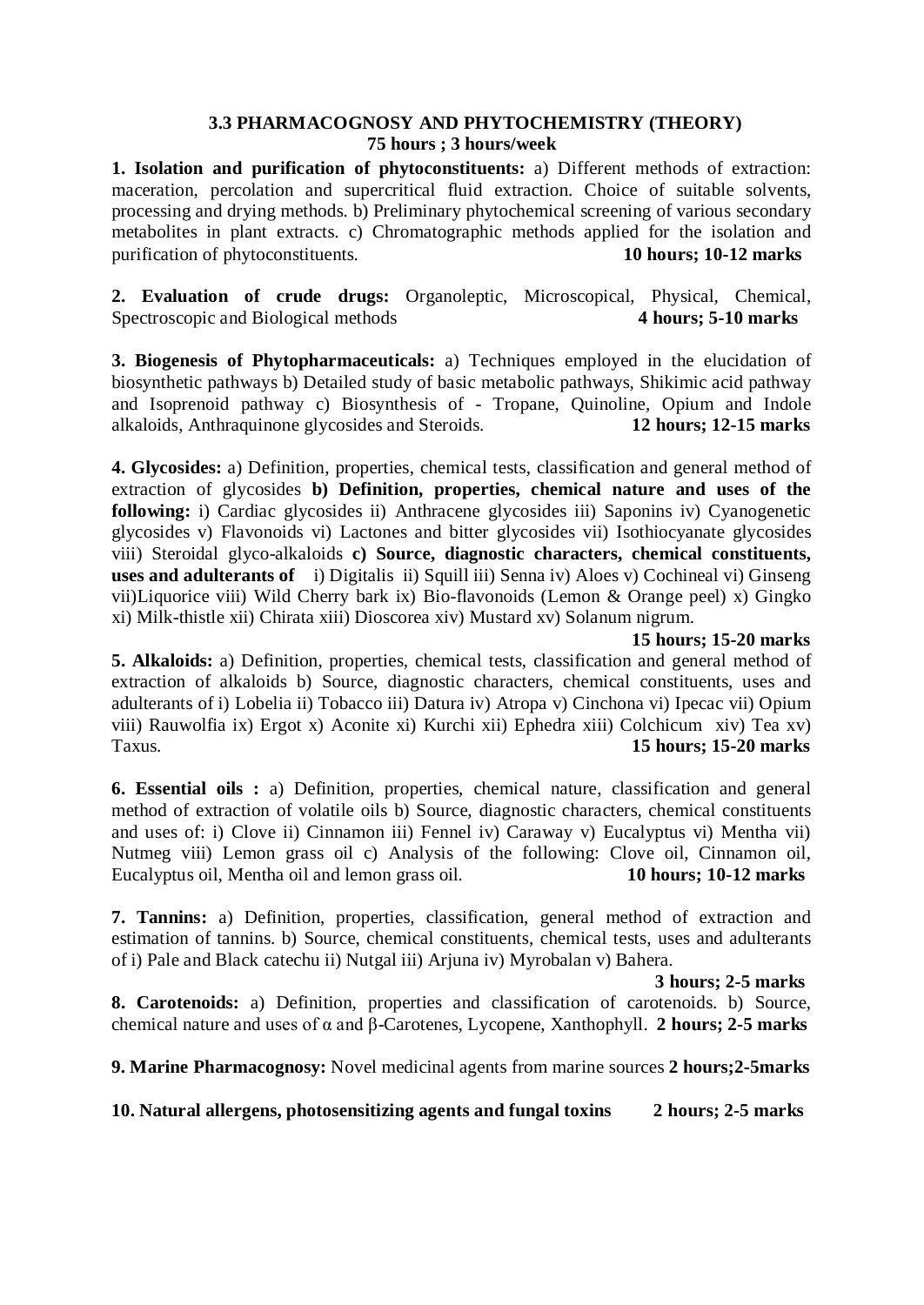## **PHARMACOGNOSY AND PHYTOCHEMISTRY (PRACTICALS) 75 hours ; 3 hours/week**

#### **1) Study of Powder microscopy of the following crude drugs\***

Digitalis, Squill, Senna, Liquorice, Wild Cherry bark, Cinchona, Ipecac, Rauwolfia, Kurchi, Ephedra, Clove, Cinnamon.

# **2) Qualitative general and specific chemical tests for the following phytoconstituents\***

Alkaloids: Quinine, Atropine, Caffeine,

Glycosides: Sennosides, Aloin, Flavonoids, Saponins and Cardiac glycosides Tannins: Tannic acid, Pale catechu and Black catechu.

#### **3) Determination of proximate values \***

- i) Moisture content
- ii) Ash values
- iii) Extractive values

#### **4) Quantitative microscopy\*\***

- i) Determination of Stomatal number and Stomatal index
- ii) Determination of Starch grains dimensions and length of fibres using eye piece micrometer and camera lucida methods
- iii) Determination of percentage purity of crude drugs by using Lycopodium spore method

## **5) Determination of total polyphenolic content by Folin-cu method\*\***

#### **6) Demonstration experiments**

- i) Soxhlet extraction
- ii) Extraction of essential oils by Clevenger's apparatus

#### **Note: \*\* Denotes major experiments \* Denotes minor experiments**

#### **SCHEME OF EXAMINATION**

| 1. Synopsis<br>2. Quantitative Microscopy | 10 marks<br>25 marks |
|-------------------------------------------|----------------------|
| 3. Powder Microscopy                      | 15 marks             |
| 4. Minor experiment                       | 10 marks             |
| 5. Viva-Voce                              | 10 marks             |
| <b>Total</b>                              | 70 marks             |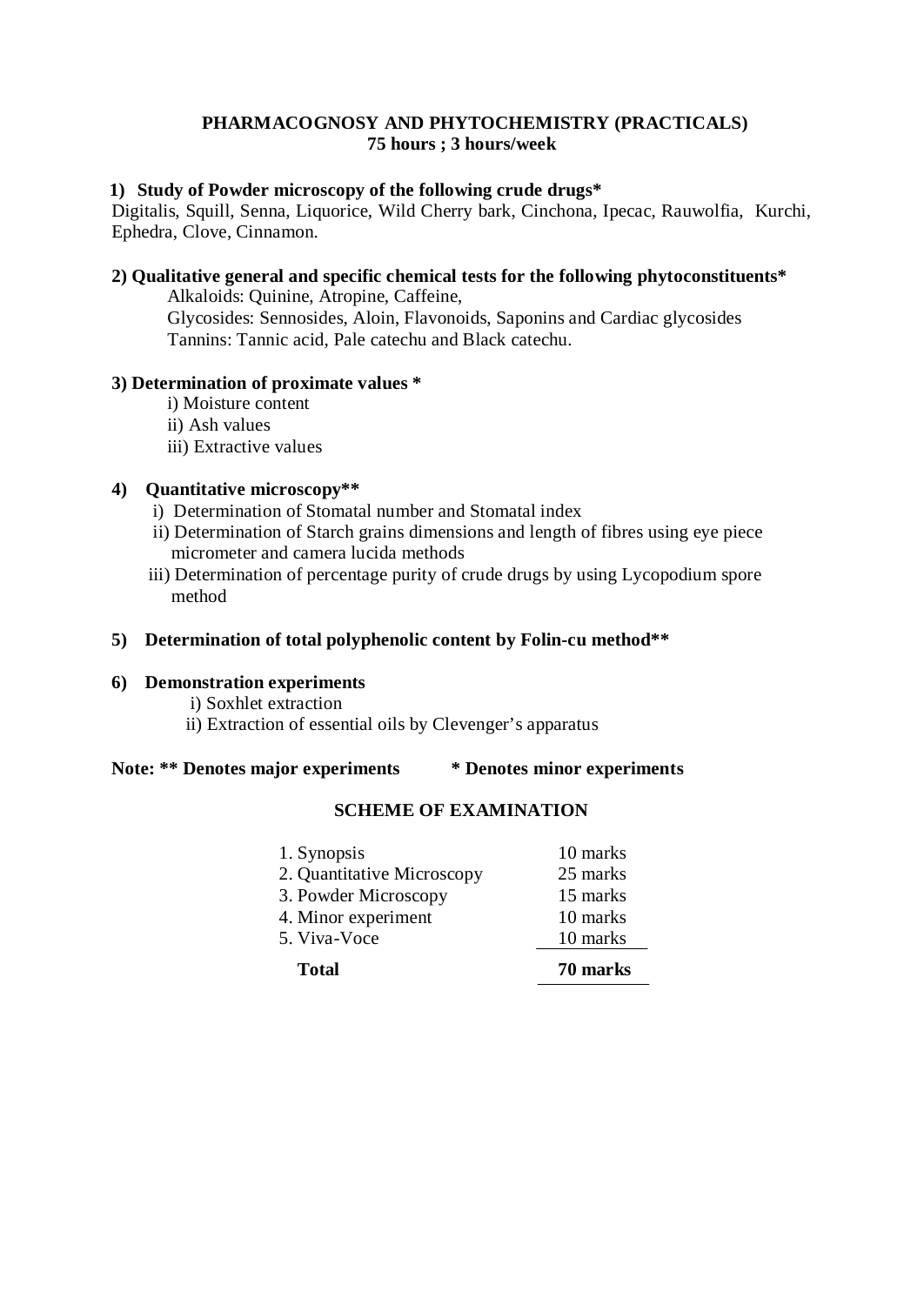#### **PHARMACOGNOSY AND PHYTOCHEMISTRY REFERENCE BOOKS**

- 1. Evans WC. 2002. Trease and Evans Pharmacognosy, 15<sup>th</sup> ed. Elsevier Science Ltd, Philadelphia.
- 2. Kokate CK, Purohit AR, and Gokhale S.B., 2010. Pharmacognosy 45<sup>th</sup> ed. Nirali Prakashan, Pune.
- 3. Tyler V.E and Brady R., 1981. Text book of Pharmacognosy,  $8<sup>th</sup>$  ed. Lea and Febiger, Philadelphia.
- 4. Wallis T.E., 1985. Textbook of Pharmacognosy, 5<sup>th</sup> ed. J.A., Churchill Limited, London.
- 5. Jean Bruneton, 1999. Pharmacognosy, Phytochemistry & Medicinal Plants,  $2^{nd}$  ed. Lavoisier Publishing House, UK.
- 6. Pridham J.B and Swain T., 2012. Biosynthetic pathways in higher plants,  $1<sup>st</sup>$  ed. Academic Press, New Delhi.
- 7. Pulok Mukherjee, 2002. Quality control of herbal drugs,  $1<sup>st</sup>$  ed. Business horizons, New Delhi.
- 8. Biren Shah N and Seth A.K., 2010. Text Book of Pharmacognosy and Phytochemistry, 1<sup>st</sup> ed. A Division of Reed Elsevier India Private Ltd, New Delhi.
- 9. Ashutosh Kar, 2013. Essentials of Pharmacognosy, 1<sup>st</sup> ed. Ahuja Book House Pvt Ltd, Delhi.
- 10. Khadabadi S.S., Deore S.L and Bavskar B.A., 2010. Pharmacognosy and Phytochemistry: A Comprehensive approach, 1<sup>st</sup> ed. Pharma Med Press, Hyderabad.
- 11. Bhakuns and Rawat, 2005. Bioactive Marine Natural Products, 1<sup>st</sup> ed. Anmaya Publishers, New Delhi.
- 12. Harborne J.B., 1998. Phytochemical methods, 3<sup>rd</sup> ed. Springer (India) Pvt Ltd, New Delhi.
- 13. lyengar M.A 2001. Study of Crude Drugs, 14<sup>th</sup> ed. Manipal Power Press, Manipal.
- 14. lyengar M.A and Nayak S.G.K., 2001. Anatomy of Crude Drugs, 8<sup>th</sup> ed. Manipal Power Press, Manipal.
- 15. lyengar M.A 2001. Pharmacognosy of Powdered Crude Drugs, 6<sup>th</sup> ed. Manipal Power Press, Manipal.
- 16. Kokate C.K., 1994. Practical Pharmacognosy, 4<sup>th</sup> ed. Vallabh Prakashan, New Delhi.
- 17. Khandelwal K.R., 2006. Practical Pharmacognosy Techniques and Experiments, 16<sup>th</sup> ed. Nirali Prakashan, Pune.
- 18. Wallis T.E., 2011. Practical Pharmacognosy, 4<sup>th</sup> ed. Pharma Med Press, Hyderabad.
- 19. Indian Herbal Pharmacopoeia 1998 & 1999, Vol I & Vol II. Government of India, Ministry of Health. A Joint Publication of RRL, Jammu and IDMA, Mumbai.
- 20. National and International Journals- Pharmacognosy Reviews, Pharmacognosy Magazine, Journal of Natural Products, Phytotherapy Research, Phytochemistry.